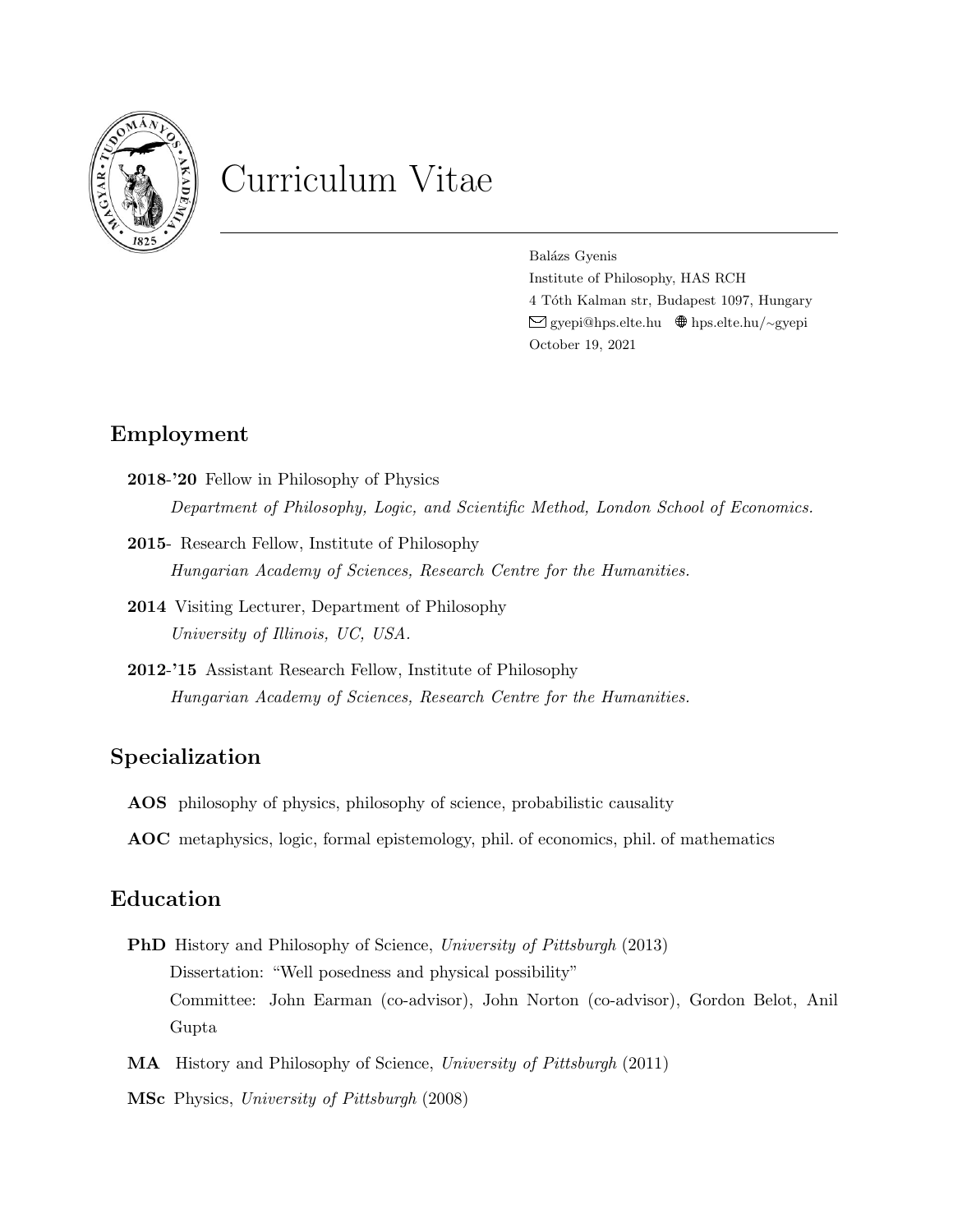- MA Philosophy, University of Pittsburgh (2005)
- MSc Theoretical Economics, Corvinus University (five year combined B.Sc. and M.Sc. program) (2003) with a minor in Stochastic Processes

## Peer reviewed publications

- "A dynamical systems approach to causation" (2021) (with: P. Fazekas, G. Hofer-Szabó, G. Kertész), Synthese 198:11, 6068–6087.
- "Causation: a dynamical systems approach"  $(2021)$  (with: P. Fazekas, G. Hofer-Szabó, G. Kertész), Hungarian Philosophical Review 2021/1, 26–45.
- "Determinism, physical possibility, and laws of nature" (2020), Foundations of Physics 50, 568-–581. DOI: 10.1007/s10701-020-00320-0
- "Maxwell and the normal distribution: a colored story of probability, independence, and tendency toward equilibrium" (2017) Studies in History and Philosophy of Modern Physics 57, 53–65.
- "Is it the Principal Principle that implies the Principle of Indifference?" (2017) (with L. Wroński), in: Wroński, L., G. Hofer-Szabó (eds.): Making it formally explicit: Probability, Causality and Indeterminism, Springer, New York.
- "How do macrostates come about?"  $(2017)$  (with M. Gömöri and G. Hofer-Szabó), in: Wroński, L., G. Hofer-Szabó (szerk.): Making it formally explicit: Probability, Causality and Indeterminism, Springer, New York.
- "Who explained first tendency towards equilibrium?" (2017) Fizikai Szemle, LXVII / 6 (750) (in Hungarian).
- "Determinism and interpretation" (2013) Hungarian Philosophical Review 2013/2 (in Hungarian).
- "Causal completeness of probability theories results and open problems" (2011) (with M. Rédei) in: Illari, M. P., J. Williamson, and F. Russo (eds.): Causality in the Sciences, Oxford University Press, Oxford.
- "Causal explanation of correlations"  $(2010)$  (with Z. Gyenis, G. Hofer-Szabó, M. Rédei, L. E. Szabó), *Hungarian Philosophical Review* 2010/3 (in Hungarian).
- "Causal completeness in general probability theories"  $(2010)$  (with M. Rédei) in: Suárez, Mauricio (Ed.): *Probabilities, Causes and Propensities in Physics*, Synthese Library 347, Kluwer.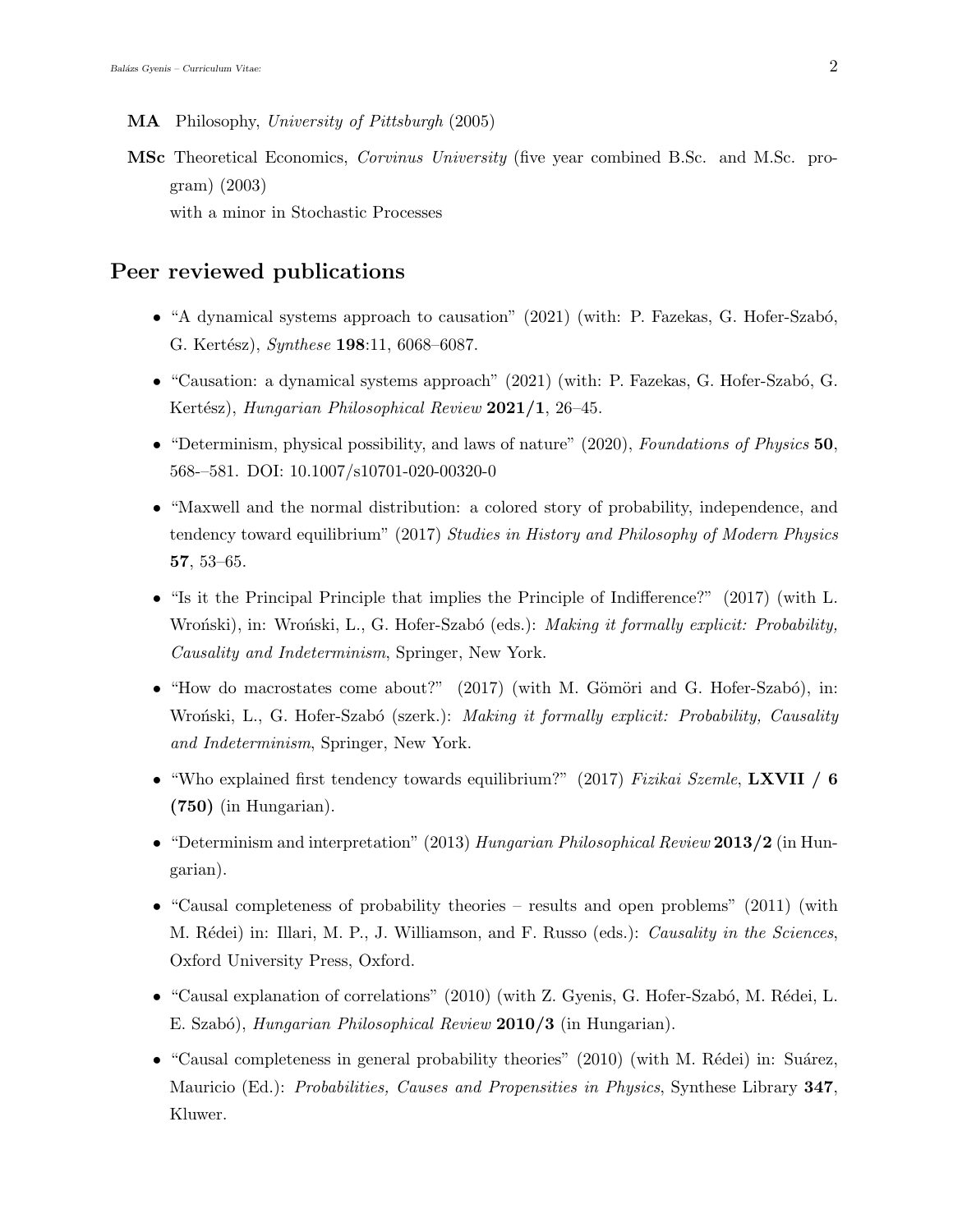• "When can Statistical Theories be Causally Closed?" (with M. Rédei), Foundations of Physics 34, Issue 9.

#### Manuscripts

"Maxwell's H theorem" (available)

"Bayes rules all: on the equivalence of various forms of learning in a probabilistic setting" (available)

## Recent Awards

- 2019 Excellence in Education Award of the London School of Economics.
- 2016 'Best lecturer of ELTECON in 2016' Award.

## Talks

- 2021 "Physicalism," Research seminar of the Institute of Philosophy, ELKH.
- 2020 "Whatever Happened to Efficient Causes in Physics?," Research seminar of the Institute of Philosophy, ELKH (invited reflections on a talk by Gyula Klima).
- 2020 "A dynamical systems approach to causation," Causation and Reduction: From Metaphysics to the Sciences, UIUC (invited talk, Zoom).
- 2019 "On On Why Functionalism is a Form of 'Token-dualism'," Physicalism and Reduction, Budapest (invited comment).
- 2019 "A dynamical systems approach to causation," Cambridge Philosophy of Physics Research Seminar, UK (invited talk).
- 2019 "A proof of tendency towards equilibrium", Sigma Club Lecture Series, Centre for Philosophy of Natural and Social Science, London School of Economics (invited talk).
- 2019 "Slowing clocks, shrinking rods, and curved spacetimes," Johannes Kepler University, Linz (invited talk).
- 2018 "Towards new notion(s) of physical possibility", Popper Seminar, LSE (invited talk).
- 2018 "Determinism, Physical Possibility, and Laws of Nature", Philosophy of Science Association conference 2018, Seattle.
- 2018 "What powers inductive inference", The Material Theory of Induction and Beyond, Pittsburgh (invited conference seminar).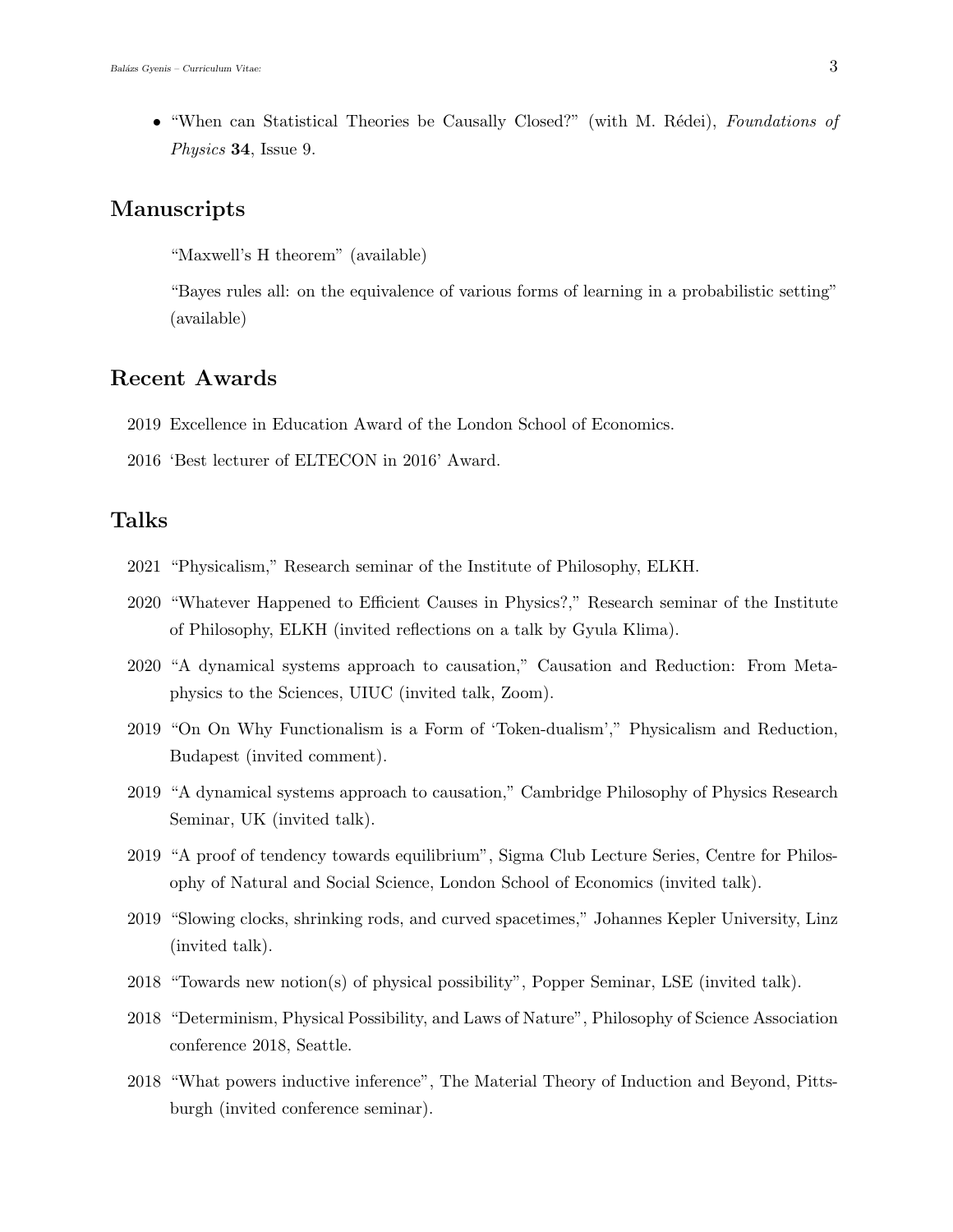- 2018 "Towards new notion(s) of physical possibility", Modality in physics, Krakow (invited talk).
- 2018 "Do ideal gases have color?", Science Studies Workshop, MTA-CEU (invited talk).
- 2018 "Physical possibility for actualists," Theoretical Philosophy Forum, ELTE.
- 2017 "Approach towards equilibrium and the interpretation of probability," MTA Wigner FK RMI (invited talk, repeated in SZTE TTIK Theoretical Physics Department Seminar in 2018).
- 2017 "Results in Bayesian learning theory In the footsteps of Miklos Redei", Quantum Investigations, LSE (with Zalán Gyenis).
- 2017 "Humean supervenience and objective modality", Modally rich metaphysical landscapes, Krakow (invited conference talk).
- 2016 "The Free Will Problem in the light of the Dynamical Systems approach to causation," The Fifth Workshop of the Budapest-Krakow Research Group on Probability, Causality, and Determinism.
- $2016$  "Freedom and laws of nature" ("Szabadság és természeti törvények"), Ütközéspontok 3 (co-refereeing, in Hungarian).
- 2015 "Is time fundamental? What makes time special?", Physics Meets Philosophy: In Time.
- 2015 "Can a Bayesian learn a new probability?," Entia et Nomina 2015 (invited talk).
- 2015 "On the emergence of macrostates," The Fourth Workshop of the Budapest-Krakow Research Group on Probability, Causality, and Determinism (together with G. Hofer-Szabo (presenter) and M. Gomori).
- 2015 "The first good bad proof of tendency towards equilibrium," The Third Workshop of the Budapest-Krakow Research Group on Probability, Causality, and Determinism.
- 2015 "Bayes rules all," invited talk, Department of Philosophy, Logic, and Scientific Method, LSE.
- 2014 "On the equivalence of various forms of learning in a probabilistic setting," The Second Workshop of the Budapest-Krakow Research Group on Probability, Causality, and Determinism.
- 2014 "A guidance for the mathematization of semi-formally presented dynamical physical theories," invited talk, Department of Philosophy, UIUC. (Also at: Mathematizing Science: Limits and Perspectives 2, University of East Anglia, Norwich.)
- 2014 "Causation: A Dynamical System approach," (with P. Fazekas, G. Hofer-Szabo, G. Kertesz), Theoretical Philosophy Forum, ELTE. (Also at: Department of Philosophy, Logic,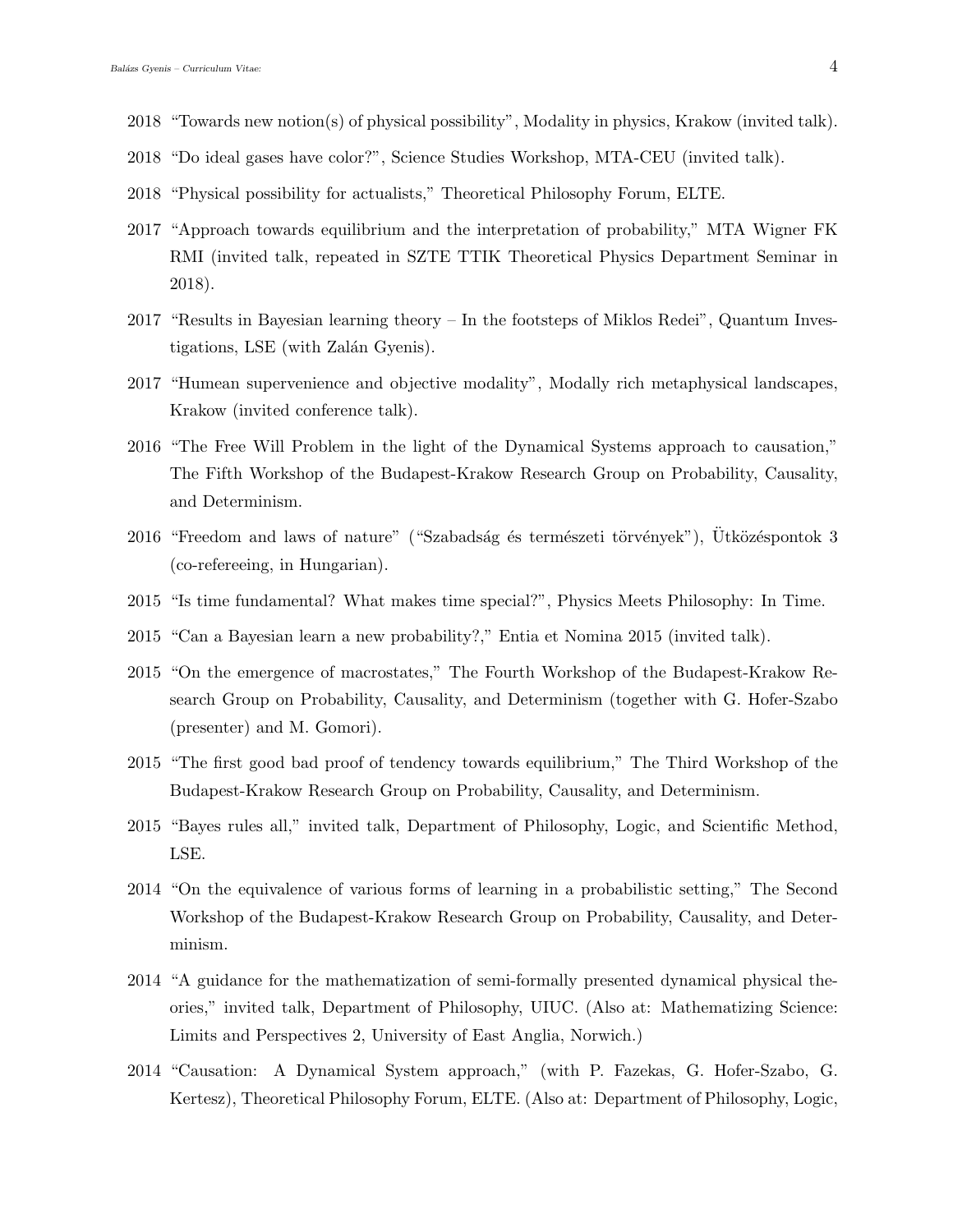and Scientific Method, LSE; The First Workshop of the Budapest-Krakow Research Group on Probability, Causality, and Determinism.)

- 2013 "Determinism, natural laws, and physical possibility," invited talk, Department of Philosophy, University of Belgrade.
- 2013 "Determinism and interpretation," invited talk, Department of Philosophy, Jagellonian University, Krakow.
- 2013 "Determinizmus és interpretáció," invited talk, Hungarian Academy of Sciences (in Hungarian).
- 2013 "The birth of statistical mechanics: a coloured vision," Theoretical Philosophy Forum, ELTE.
- 2012 "Propagator equations as laws: reconciling Humean and anti-reductionist intuitions," Theoretical Philosophy Forum, ELTE.
- 2012 "What is physically possible?" First International Conference on Logic and Relativity, Budapest.
- 2012 "On different conceptions of physical possibility," Theoretical Philosophy Forum, ELTE.
- 2011 "Induction and the received view of physical possibility," Theoretical Philosophy Forum, ELTE.
- 2010 "Classical Population Genetics and the Semantic Approach to Scientific Theories" (with P. Gildenhuys), IHPST: Models and Simulations 4.
- 2009 "On Humean laws of Nature," Pittsburgh WIP Seminar Series.
- 2009 "Exact Descriptions and Well-posedness," Philosophy of Physics 36th Annual Meeting, Inter-University Centre, Dubrovnik.
- 2008 "Algebraic Quantum Field Theory and the Concentration Point Principle," Probabilistic Causality Summer School, Central European University.
- 2007 "How Mathematical Models of Complex Phenomena Explain?" 13th IUHPS Division of Logic, Methodology and Philosophy of Science Conference, Beijing.
- 2007 "Supertasks: Gödel Strikes Back," invited talk, ELTE.
- 2006 "Maxwell and the normal distribution," invited talk, ELTE HPS Colloquium.
- 2003 "On causal closedness of statistical theories," 12th IUHPS Division of Logic, Methodology and Philosophy of Science Conference, Oviedo.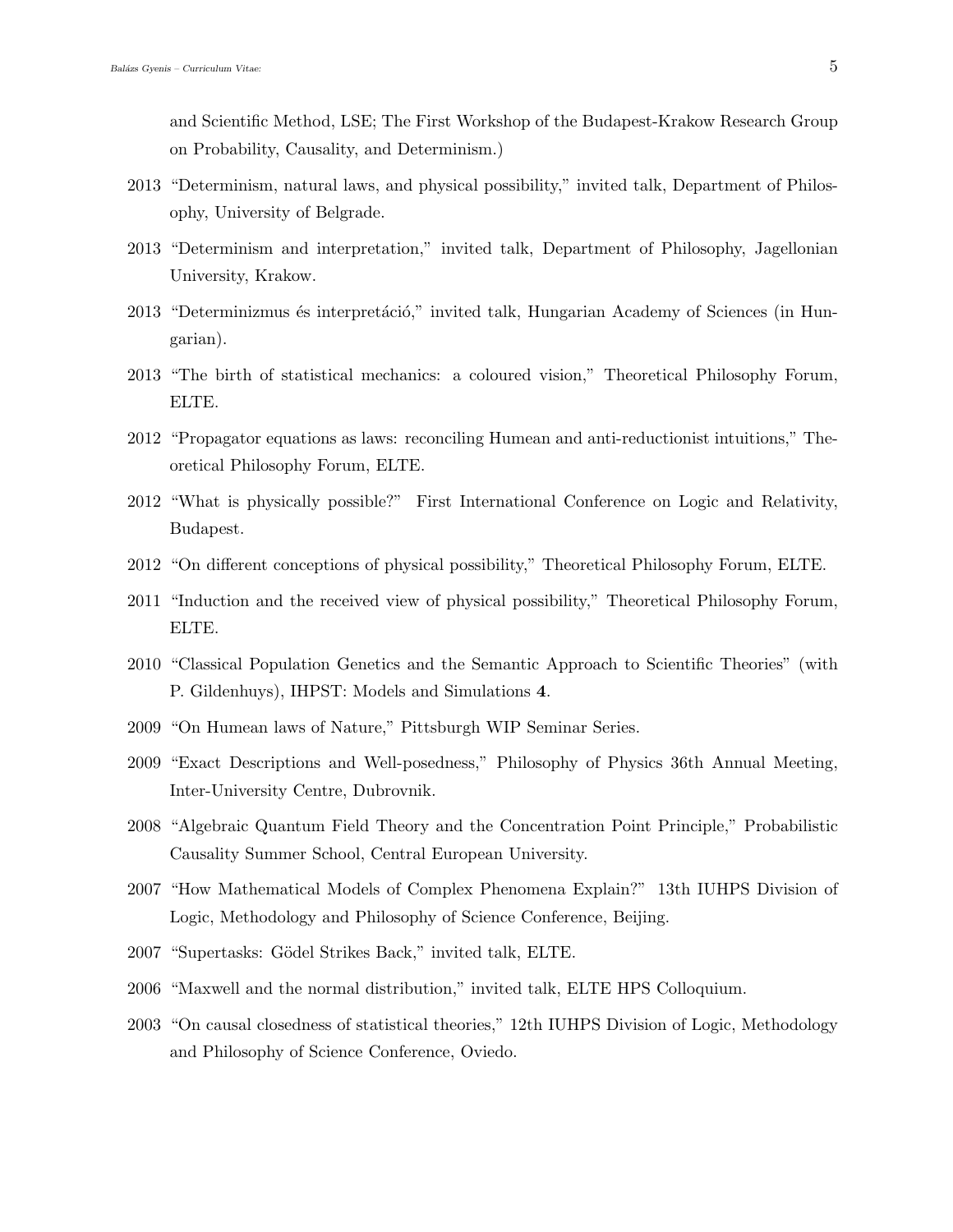## Teaching

#### London School of Economics teaching experience

- 2019/20 (spr) "Physics and the City," Instructor.
- 2019/20 (fall) "Einstein for Everyone," Instructor.
- 2018/19 (spr): "Physics and the City," Instructor.
- 2018/19 (fall) "Einstein for Everyone," Instructor.

#### Szent István Szakkollégium (SZISZ) teaching experience

2017/18 (spr) "Philosophy of Science problems in the Social Sciences," Instructor.

#### Eötvös University (ELTE) teaching experience

- 2020/21 (fall) "Scientific method," Instructor.
- 2019/20 (fall) "Scientific method," Instructor.
- 2018/19 (fall) "Scientific method," Instructor.
- 2017/18 (fall) "Scientific method," Instructor.
- 2016/17 (fall) "Scientific method," Instructor.

#### University of Illinois, UC teaching experience

- 2013/14 (spr) "Logic and Reasoning," Instructor.
- 2013/14 (spr) "Symbolic logic," Instructor.
- 2013/14 (spr) "Formal logic and philosophy," Instructor.

#### University of Pittsburgh teaching experience

- 2010/11 (sum) "Problem Solving How Science Works?," Instructor.
- 2010/11 (spr) "Magic, Medicine and Science," Teaching Assistant of Peter Machamer.
- 2010/11 (fall) "Philosophy of 20th Century Physics," Instructor.
- 2009/10 (sum) "Problem Solving How Science Works?," Instructor.
- 2009/10 (spr) "Philosophy of 20th Century Physics," Instructor.
- 2009/10 (fall) "Problem Solving How Science Works?," Instructor.
- 2007/08 (spr) "Problem Solving How Science Works?," Instructor.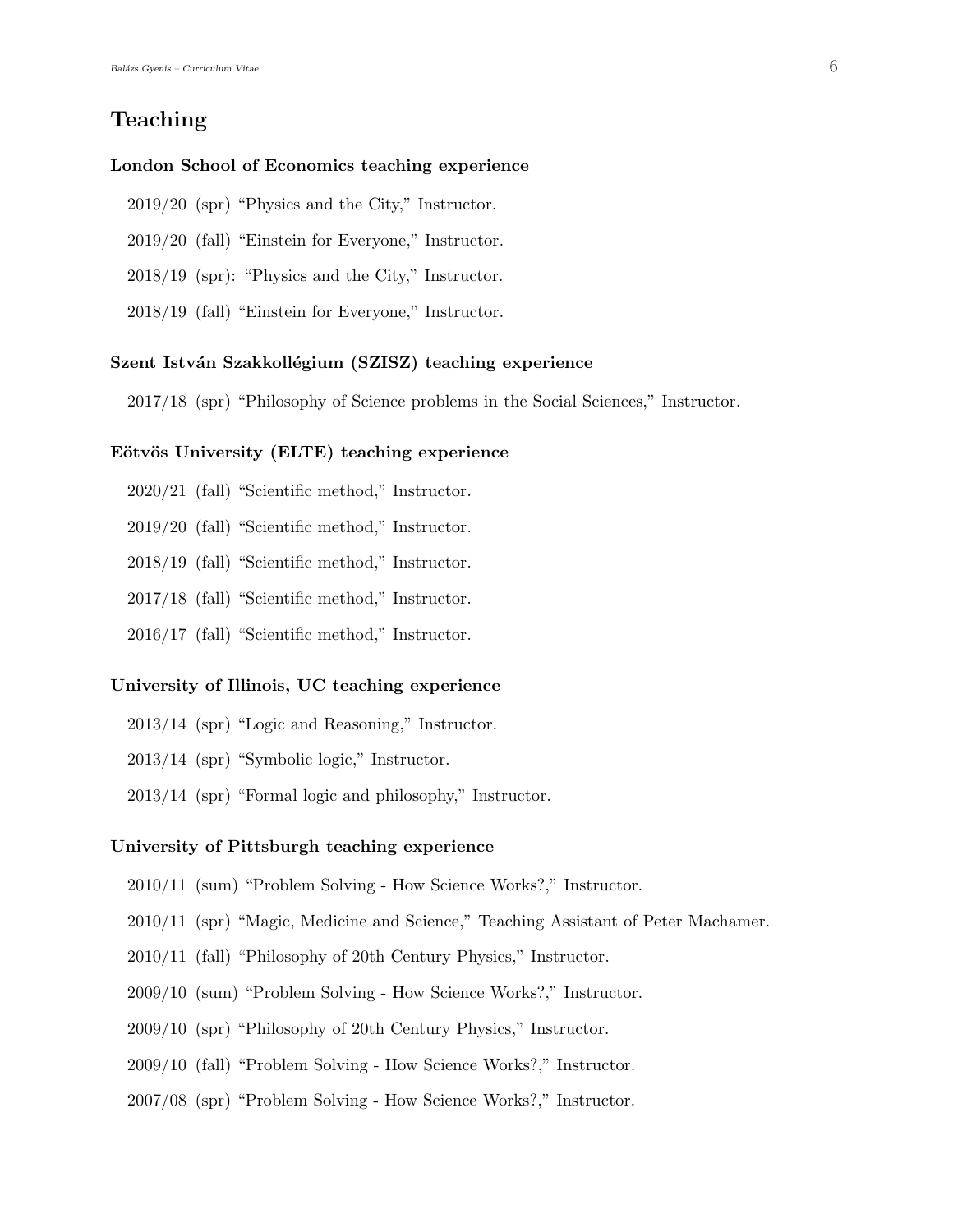- 2007/08 (fall) "Magic, Medicine and Science," Instructor.
- 2006/07 (spr) "Magic, Medicine and Science," Instructor.
- 2006/07 (fall) "Myth and Science," Instructor.
- 2005/06 (spr) "Myth and Science," Instructor.
- 2005/06 (fall) "Principles of Scientific Reasoning," Instructor.
- 2004/05 (spr) "Explanations of Humans and Society," Teaching Assistant of Peter Machamer.
- 2004/05 (fall) "Thinking about the Environment," Teaching Assistant of John Earman.

## Related academic activities

- I have been tasked with various administrative, logistical, strategic planning etc. duties by the Research Centre of the Humanities of the Hungarian Academy of Sciences since 2015, including being its Integrity Risk Coordinator since 2017.
- Member of the Strategic Advisory Committee of the Institute of Philosophy of the Hungarian Academy of Sciences (2013-2016).
- Member and organizer of the Budapest-Krakow Research Group on Probability, Causality, and Determinism workshops (2014-2016).
- Technical Editor of Working Papers in Philosophy (series of the Institute of Philosophy of RCH HAS) (2014-2020).
- President of the Free Variables Association and the founding editor-in-chief of the analytic philosophy journal Szabad Változók (2005-2017).
- Referee service: Philosophy of Science, British Journal for the Philosophy of Science, Pacific Philosophical Quarterly, Synthese, Erkenntnis, Oxford University Press, Journal of Symbolic Logic, Hungarian Philosophical Review, and for the 7th, 9th, 10th, 11th and 12th Annual CMU-Pittsburgh International Graduate Philosophy Conference.
- Course Coordinator of the Probabilistic Causality Summer School, Central European University (2008).
- Organizer of the Pitt HPS Works in Progress seminar series (for four years).
- Participant of 'Descrying the world in Physics' summer school (2006) Director: Barry Loewer, Faculty: Tim Maudlin, David Albert, Katalin Balog, Carl Hoefer and David Papineau.
- Member of the Graduate Council to the Dean, Arts and Sciences, University of Pittsburgh